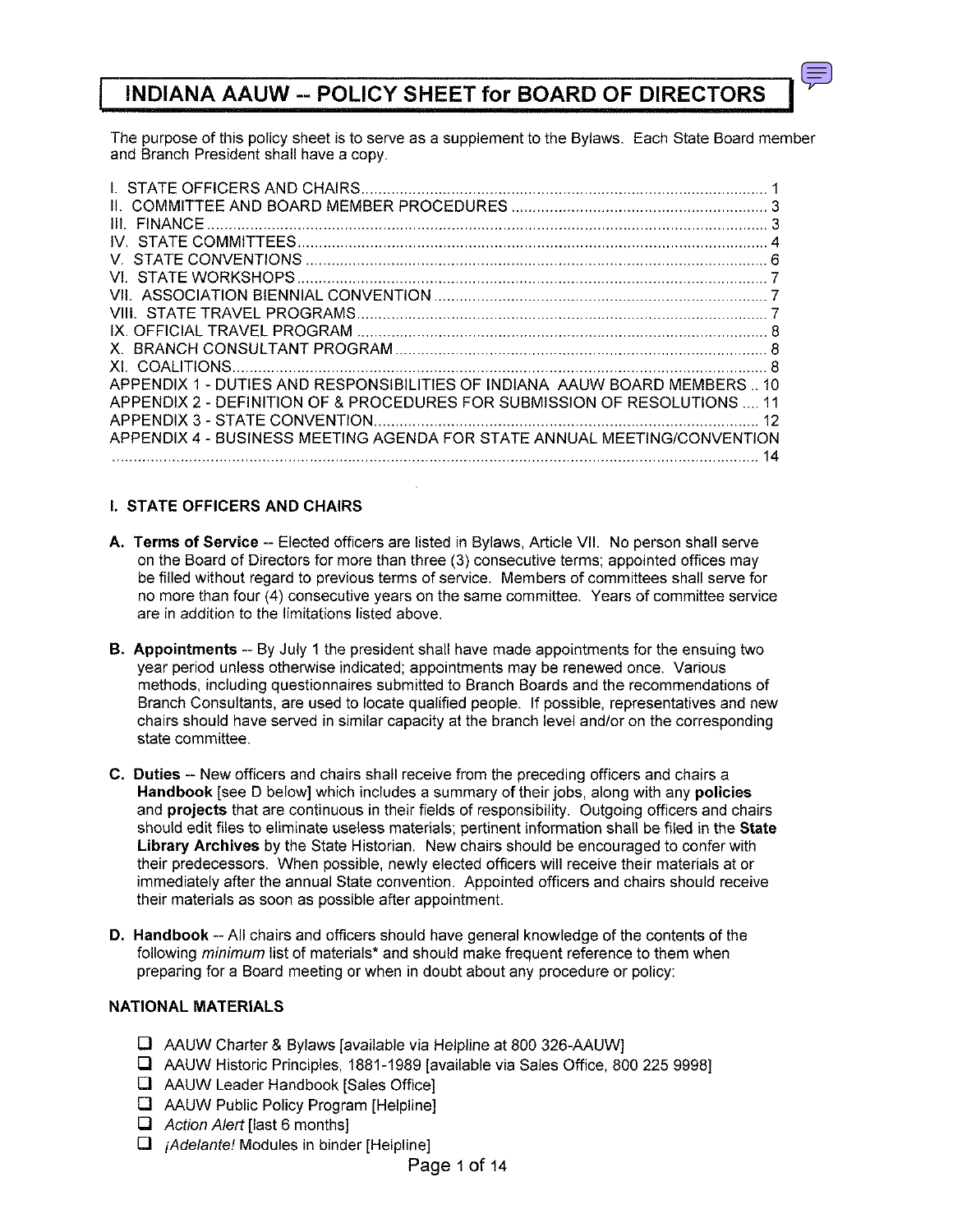- $\Box$  AAUW Board policies [Helpline]
- $\Box$  EF Chair Resource Guide [Helpline]
- $\Box$  Finance Officers' Guide [Helpline]
- $\Box$  Foundation annual report [in Outlook or via Helpline]
- $\Box$  Foundation current brochure [Helpline]
- $\Box$  Foundation current Directory of Fellowships, Grants, and Awards Recipients [Helpline]
- $\Box$  Foundation current fellowships and grants brochure (current!) [Helpline]
- $\Box$  Issue briefs [Sales Office]
- **Q** LAF brochure [Helpline]
- $\Box$  Leader in Action past issues in a binder [Helpline]
- $\Box$  Legacy of Advancement for Women" (lists ways of giving) [Helpline]
- $\Box$  Current Membership brochure [Helpline]
- $\Box$  Voter Ed elections materials [Sales Office]
- $\square$  Position papers and fact sheets on current public policy priorities [Helpline]
- $\Box$  AAUW Research reports from the Foundation
- $\square$  Strategic plans (national from Helpline, state, and branch)
- $\Box$  AAUW-produced Videos & accompanying video guides]

## **INDIANA MATERIALS**

- $\Box$  State Directory (keep two year's; as information expanded/condensed in two-year cycle to lessen printing costs)
- $\square$  Bylaws of the Indiana AAUW
- $\Box$  State & branch Budgets (last 2 years)
- $\Box$  Indiana AAUW Policy Sheet [vis]
- $\Box$  Indiana Public Policy materials and reports
- $\Box$  Annual Reports of Branch Counterparts (last two years)
- $\Box$  State Board Minutes (last two years)
- $\Box$  Position Description/Calendar of Duties (revised to date)
- $\Box$  Indiana AAUW Bulletin copies and other publicity (previous year)
- $\Box$  Letters from Branch Chairs
- $\Box$  Reports to State Board
- $\Box$  Correspondence relative to the continuation of the program or the history of the office or committee
- $\Box$  Budget & Codes for Reimbursement
- $\Box$  Branch Consultant Report Form

'L1ST UPDATED October, 2007; titles of AAUW publications are subject to change; ask the Helpline or Sales Office for clarification; listings are also published occasionally in issues of Outlook and Leader in Action and are online at [aauw.org.](http://aauw.org)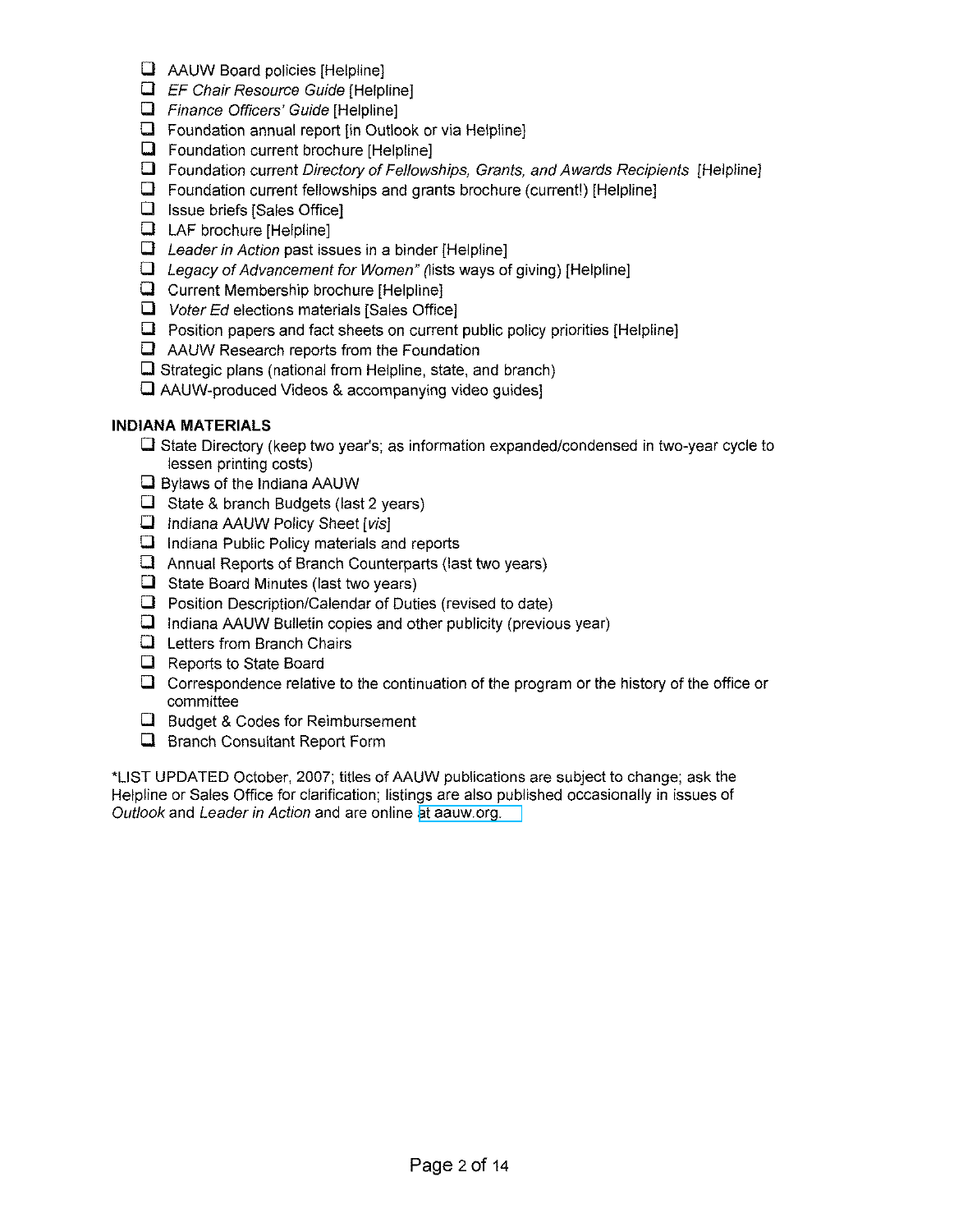## **II. COMMITTEE AND BOARD MEMBER PROCEDURES**

**A. Procedures for Soliciting Materials, Information, etc. -- In** general, standing committees should provide suggestions and information for branches. Branch Consultants shall serve as a resource to the branches in implementing the current issues of the Association. Contact with branches is made through letters, workshops, branch visits and online.

Packets of materials for Branches, State Board members, the Regional Director, and the AAUW Educational Center office are usually prepared on a regular basis in conjunction with State Board meetings and workshops. The State President schedules the mailing of Presidents Packets, for which all Board officers/chairs are encourage to submit materials, in order to save postage costs. When sending materials in the Presidents Packets, each officer/chair should use a heading that indicates the officer or counterpart for whom intended, the person sending, and the date. Branch Presidents are responsible for the distribution of packet materials to the appropriate counterparts in their branches. Individual officers/chairs may, of course. mail individual packets to their branch counterparts and any other branch officers/chairs deemed appropriate to a specific mailing.

Officers and committee chairs have a responsibility to submit, for publication in the State Bulletin, materials of general interest in their respective fields.

Contact should be made **at least annually** by State board members to branch counterparts to determine what branches have done in their area during the year. Branch consultant contact is sometimes mandated following State board meetings. [See section Xl

## **B. Reports**

- **1. At Board meetings:** Officers and chairs shall give concise reports on accomplishments and plans at each Board meeting. Copies of reports shall be made for Regional Director, Indiana President, secretary, and personal files. Written reports should be provided whenever possible.
- **2. Annual Reports:** Each state officer and chair shall submit an annual report to the Indiana president. These reports shall be included in the State Convention program and on the Indiana MUW website. The report should include: a) information from branch counterparts' reports; b) summary of the work of the state committee; c) program suggestions to branch chairs for the following year.

#### **III. FINANCE**

- **A. General Budget.** -- Indiana State reserve funds should be kept at approximately one half of current operating expenses. Money is budgeted for each Board member to cover postage, telephone calls, materials, and duplicating. Extra monies, **requested in advance,** may be voted by the Executive Committee. All State officers and all special committee chairs are responsible and accountable for all monies received. Any deficiency will be made up by the office holder involved. The Director of Finance's books and those of the Educational Foundation Chairperson shall be audited at the close of each term of office.
- **B. Special Budget Items** -- Funds raised for the **AAUW Educational Foundation** should be placed in a savings account and the accrued interest added to the Indiana MUW's contribution to the AAUW Educational Foundation.

## **C. Reimbursement**

- **Transportation:** Travel will be paid to and from executive committee meetings and official branch visits, and other authorized official business. Travel will not be paid to and from board meetings, workshops, state conventions or regional conferences.
- **Lodging: Overnight lodging** for officers, board members and special committee chairs (as necessary) will be paid for executive committee meetings, state conventions and workshops. Double lodging is the standard arrangement, but may be adjusted at the discretion of the board.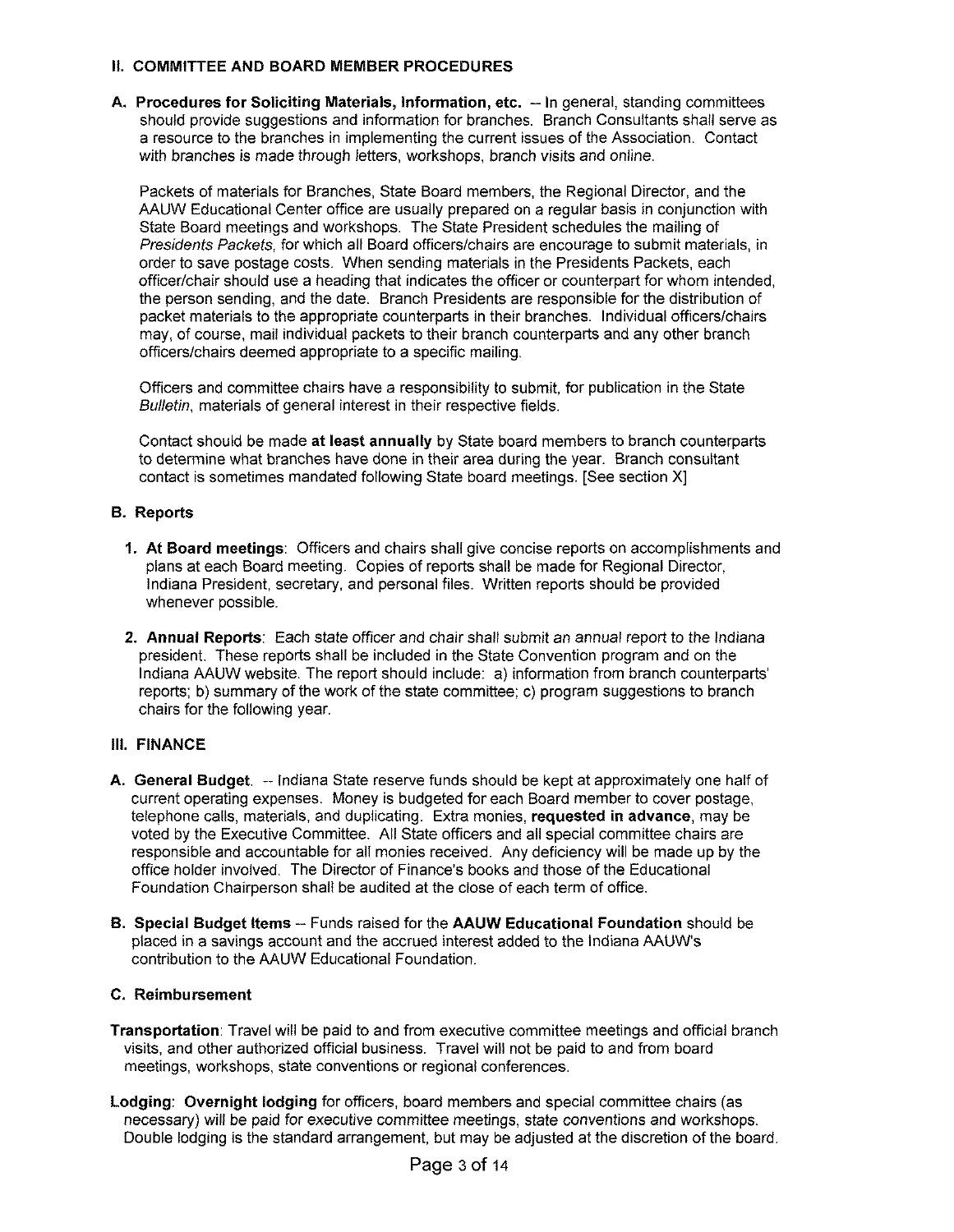Said lodging will be at the site of the meeting, workshop or convention, or at a designated alternate location.

- **Meals:** For Executive Committee and Board meetings, state conventions, and workshops, Board members are responsible for paying for their own meals. Board members will be informed prior to the meeting as to the arrangement for meal paying (usually each member pays individually).
- **Registration:** For Regional Conferences, the registration fee will be paid for the state president. Overnight lodging for the state president will be paid at double-occupancy rate.
- **Vouchers:** At each Board meeting, the **treasurer** will distribute **financial voucher forms** to each Board member. The vouchers, with receipts attached, are to record all current and outstanding expenses and are to be turned in to the treasurer for payment. Vouchers must include the correct budget code for each item listed. All expenses must be submitted before the end of the fiscal year (June 30) or they will not be reimbursed. Checks should be cashed promptly.

#### **IV.** STATE **COMMITTEES**

#### **A. Standing Committees**

The work of the Association should be done by committee whenever possible. It is to be acknowledged that often it is a committee of one or a committee of the whole (Board). Standing committees are specified in the Bylaws.

- **1. Members** -- A committee is appointed by the chair with the approval of the Executive Committee. The term of appointment is for one year. Special consideration should be given in the selection of new members to the geographical location of the committee chair and to experience in parallel positions in branch, state or association.
- **2. Meetings** -- It is recommended that each standing committee hold a meeting in the summer in order to use ideas and assistance of the committee members in planning the year's program. This meeting could take place at the same time as the summer board meeting or at the annual convention. The President should be notified of the time and place of meetings independent of the summer Board. Written minutes are to be kept of committee meetings and the chair will report on the meeting at the next State Board meeting.

If a committee chair cannot attend a Board meeting, a member of the committee may be the representative. The same expense allowance would be applicable.

**B. Special Committees** -- These include such committees as nominations, resolutions, credentials, and special projects. The expense provision for special committees shall be decided in each individual case by the Board. The decision of the Board shall be made known to the chair of the committee at the time of appointment.

#### **1. Nominating Committee**

- **a. Members** -- See Bylaws, Article IX, Section 1 -- Members of the Committee are announced at the Fall board meeting and in the Winter **Bulletin.** In the event that any member of the **Nominating** Committee is unable to serve or becomes a candidate for nomination, that position shall be filled by an appointment by the Board of Directors.
- **b. Duties** -- Copies of the policy sheet shall be given to all members of the Nominating Committee by the convener after they are chosen each year. Members of the committee will study the Indiana State Bylaws in reference to the offices to be filled, duties of those offices, and nomination and election procedures. The procedures stipulated by the Bylaws and this policy sheet shall be followed.

The chair will send one nominating form to each branch and to each State Board member. For each nominee, a copy of the nominating form will be filled out and sent to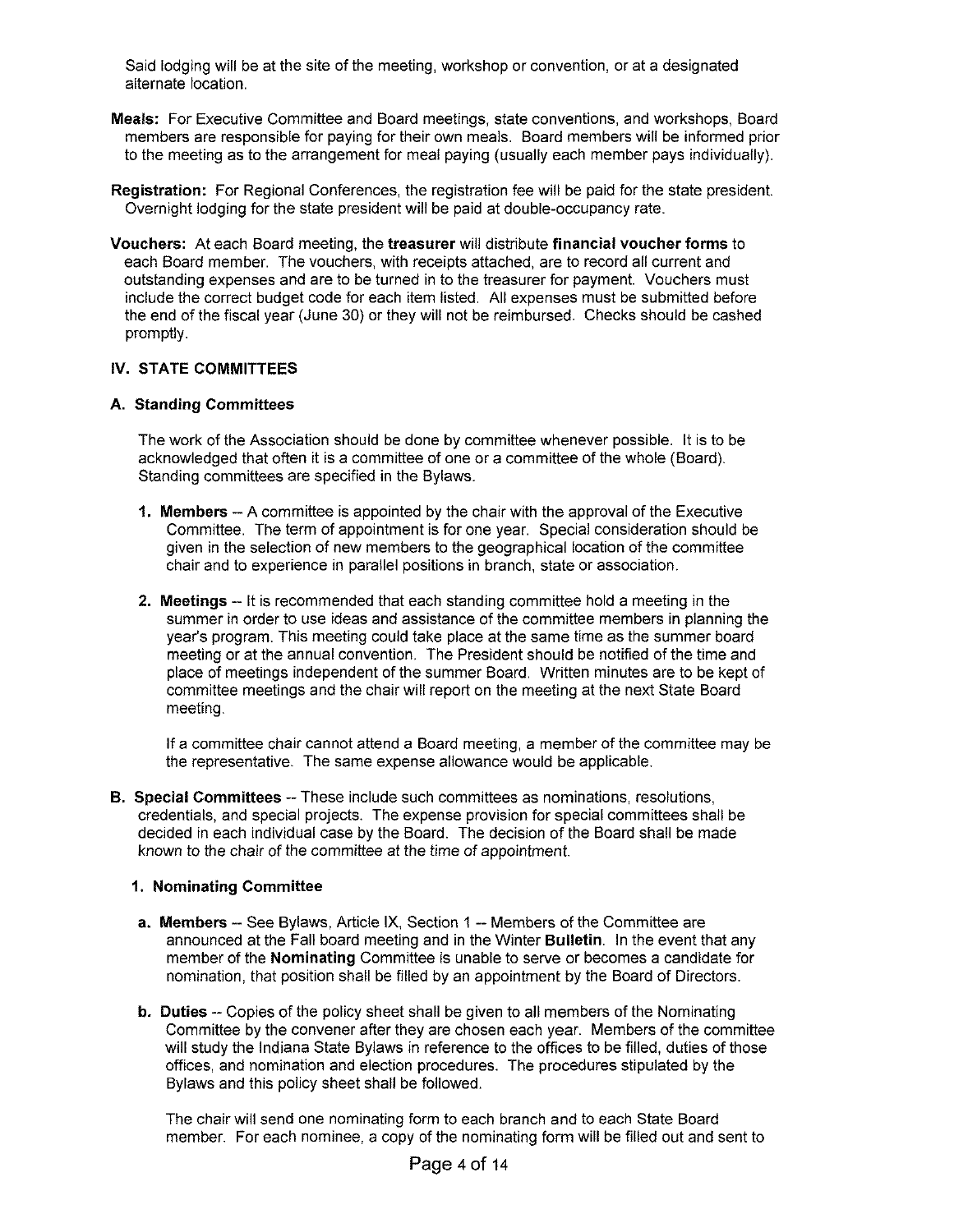each member of the Nominating Committee. The Nominating Committee may seek and propose qualified candidates. The Nominating Committee shall hold at least one meeting. The final report shall bear the signatures of all members of the committee. All nominees shall have their branch approval for their nomination.

Nomination suggestions shall be held for **three** years. If it seems desirable to use a holdover suggestion, the committee will confirm the nominee's willingness to be considered, and the continued approval of the nominee's branch.

The chair of the Nominating Committee shall return the complete file to the State President at the close of the elections at the State Convention.

#### **2. Resolutions Committee**

- **a. Members** -- The committee on **resolutions** is elected by the board at the summer board meeting and is announced in the **fall Bulletin.** The committee shall be composed of a chair and four (4) additional members. They shall be appointed by the State President by the time of the **summer** board meeting. It would be desirable that one member be a carry-over from the previous committee.
- **b. Duties** -- The chair shall send a letter to the branch presidents and State Board members, requesting the submission of resolutions for consideration by a specific date. An article shall also be included in the State **Bulletin** requesting resolutions.

The committee shall meet and/or communicate by mail or conference call and consider the submitted resolutions. They may reword, clarify, combine or reject any resolutions submitted. The chair should inform the submitter of any resolution as to the committee's action on the resolution. The committee shall also prepare and submit the necessary courtesy resolutions.

The chair of the committee shall present the report of the committee to the State Board prior to being published in the State **Bulletin.** This report shall also include a review of the previously adopted resolutions, indicating expired resolutions or proposed eliminations. The Resolutions Committee report shall be published in the State **Bulletin** prior to the annual State Convention. The committee shall present the report for acceptance or rejection to the convention delegates.

The responsibility for the implementation of adopted resolutions shall be delegated by the State President according to the appropriate action for each resolution. All previously passed resolutions must be reviewed and recommended for deletion, revision, or retention. See Appendix 2 for Definition of and Procedures for Submission of Resolutions.

#### **C. State Project Committees**

- **1. Guidelines for Choosing State Projects** -- A proposed project should treat a matter of statewide significance. Implementation of the proposed project should be of such a nature that a majority of the branches could carry it out.
- **2. Procedure for Submission of a State Project** -- State the problem or need. Demonstrate the problem or need's statewide significance and appropriateness to AAUW and the Indiana AAUW purposes and policies. Define the project that is proposed.

Include:

- 1) Specific goal
- 2) Specific major steps necessary to reach goal
- 3) Proposed sources of any needed funding
- 4) Existing AAUW tools or other resources to be used
- 5) Financial or other resources of any other groups or agencies available or required
- 6) Estimated timetable for completion of each major step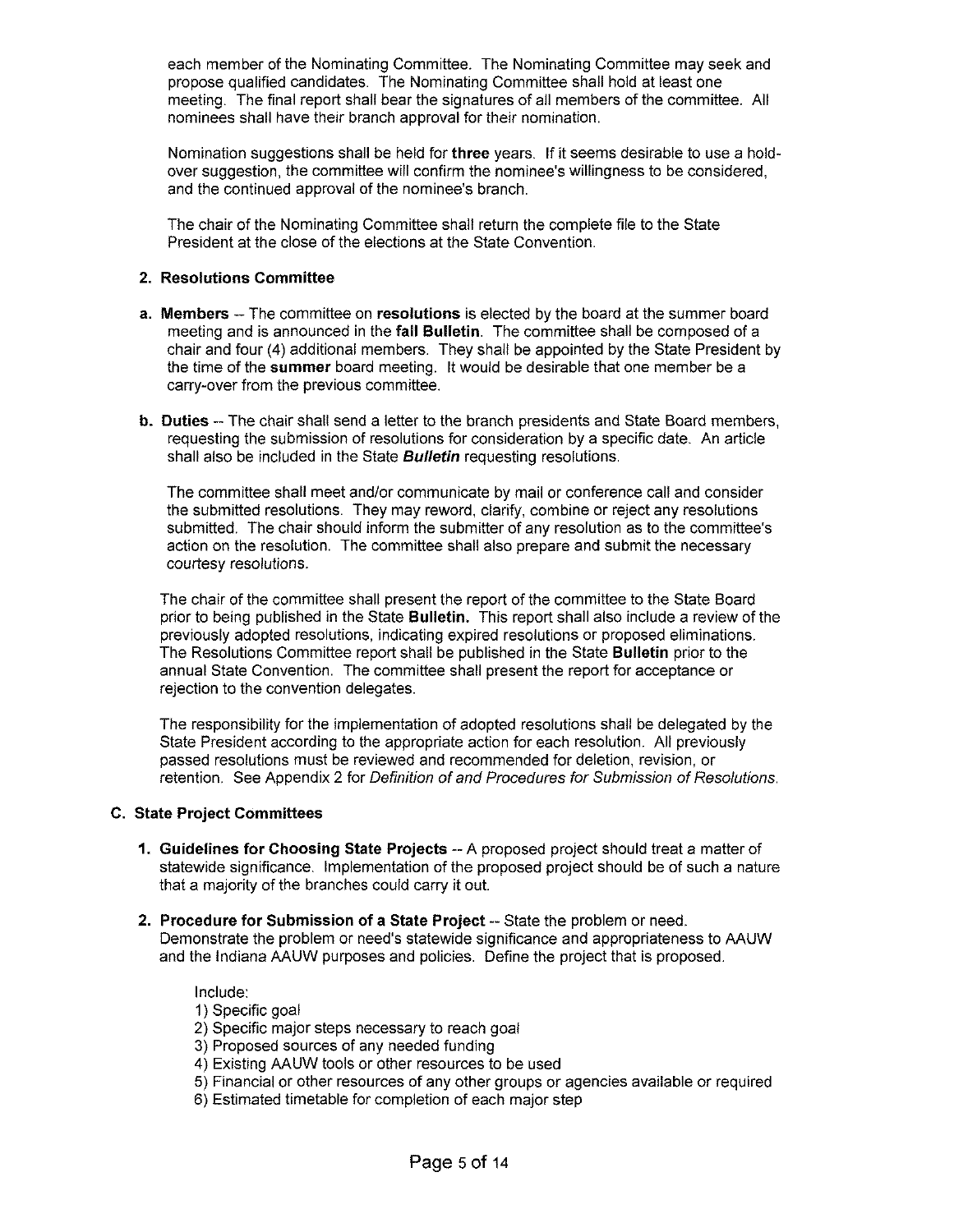Whenever a project is proposed, an **ad hoc** committee of at least three (3) branch presidents shall be appointed by the State President to review the proposal and recommend approval, modification, or denial of same. If the recommendation of the committee is to approve or modify, the State Board shall review the proposal and recommend approval, further modification, or denial. After a Board recommendation for approval or modification, the proposal shall be presented for approval by a majority vote of the accredited delegates present and voting at the State annual meeting, following publication in the State Bulletin.

3. General Procedure for Carrying Out a State Project -- Each branch shall be asked to appoint a project chair to receive the information of the project (a branch is not thereby required to participate in the project.) The project should be considered a part of the total program and branches implementing the project should devote a portion of the time of their general branch meeting to acquaint their members with the project.

In addition, adequate time should be given in branch Board meetings for the dissemination of information from the State Project Committee and for discussion of the branch's implementation plans.

The State Project Committee shall submit regular progress reports to the State President in keeping with State policy for committee reports.

#### V. STATE CONVENTIONS

[See Bylaws, Article XIV]

A. Schedule -- The State Convention/Annual Meeting will be scheduled for one or two days, at the discretion of the Board.

The Executive Committee will solicit, in writing, bids for the one- and two-day conventions at the prior convention of that type. Bids should be submitted to the State President prior to the following fall Board meeting. Branches interested in hosting a convention should be sent the list of requirements. In order to ensure the comfort of all members, no smoking will be permitted in State Conventions, workshops or Board and committee meetings. Meeting sites should be accessible to the disabled whenever possible.

- **B. Purpose** -- The purpose of the convention is to transact essential State business; elect officers; adopt or revise bylaws, public policy program, resolutions; and approve state projects. Additionally, the presentation of a program which is of particular interest to the State shall be part of the convention program.
- C. Funding -- The State Board, in cooperation with the host branch, will determine the registration fee for each convention. The registration covers all expenses of the convention. The host branch shall submit a complete report of the convention, including a financial report. Any surplus funds should accrue to the State's general fund.
- D. Responsibilities -- The State President plans the business meeting with the appropriate officers.

The State Program Vice-President is responsible for the convention program in cooperation with the State President, and works with the Program Development Committee in the planning.

Plans for local hospitality and all arrangements shall be the responsibility of the host branch. Nearby branches may serve as assistants. Branches are encouraged to keep decorations simple and inexpensive.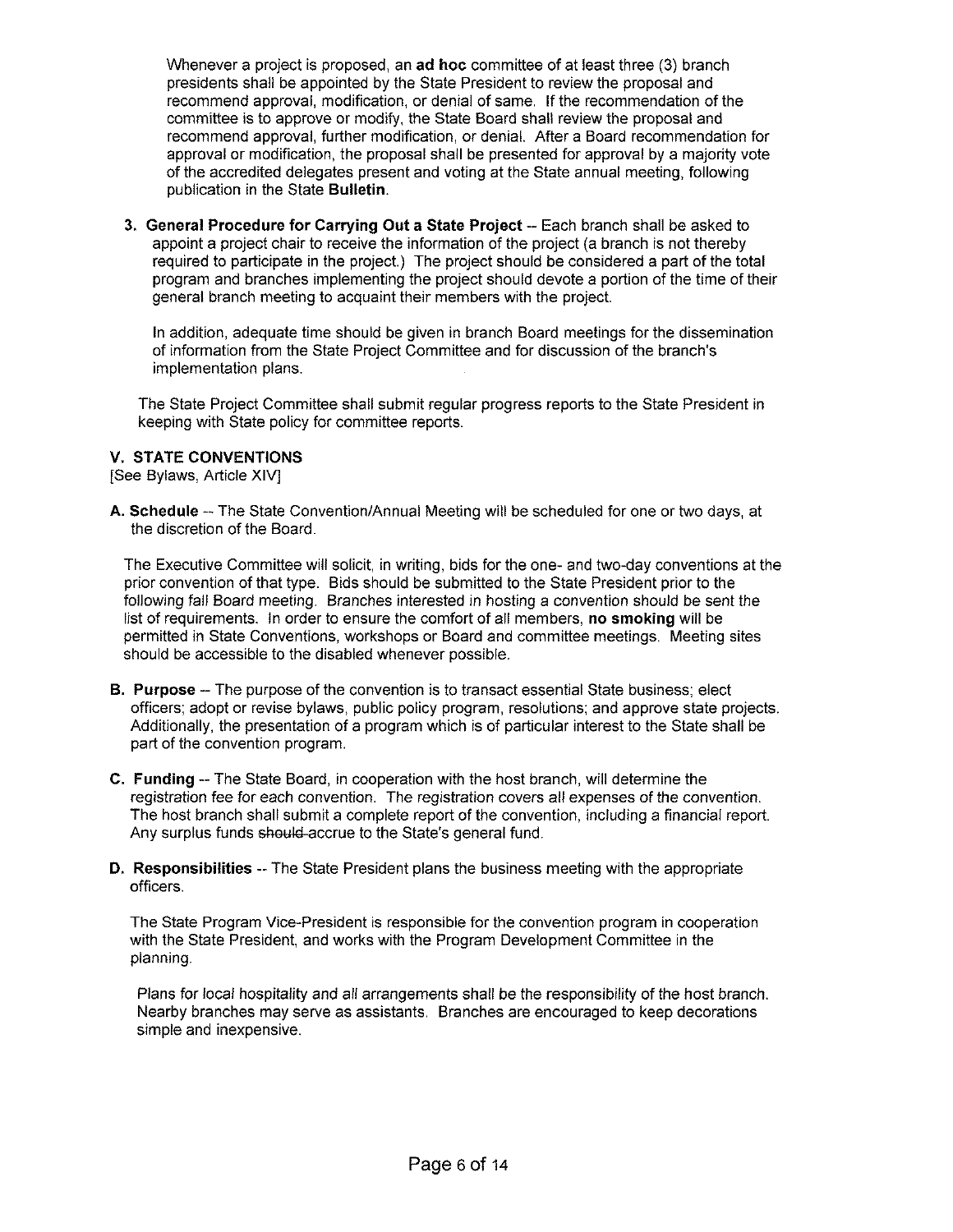#### VI. STATE WORKSHOPS

The State Board shall plan workshops when necessary. All branches are expected to participate in all State activities. Branch consultants should solicit ideas and encourage attendance.

Individual Board members may plan specialized workshops with the approval of the Board. In this case, a record of proceedings must be kept by an appointed recorder. The record is to be submitted to the chair, who sends a copy to the President [for the files].

#### VII. ASSOCIATION BIENNIAL CONVENTION

[See Bylaws, XVI]

Expenses shall be paid by the State for two delegates; see III. Finances for more information. The paid State delegates to an Association Convention shall be the President and the Director of Program, unless voted otherwise by the Board.

Alternates will be chosen from members who signify their intention to attend the convention. The choice of alternates by the Board may be made by ballot, if desired. If either delegate cannot serve, the expense of the alternate shall be paid.

The State is entitled to more than 2 delegates, but additional delegates will bear their own expenses. However, when finances permit, it is suggested that some funding be provided for the Directors of Program and Membership.

#### VIII. STATE TRAVEL PROGRAMS

A. Types of Travel Visits -- There are two types of travel visits, official and unofficial. An unofficial visit is one made by a Board member at the invitation of the branch and with expense borne by the branch. Arrangements for such a visit shall be made by the branch with the individual Board members.

An official visit is one made without expense to the branch, except for meals and overnight accommodations when needed. The two State programs for official visits are: (1) Travel Program and (2) Branch Consultant Program. [See sections immediately following for specific policies and procedures on each type of program.]

**B.** Arrangements -- During the Summer Board meeting, the year's branch consultant assignments are made. This list is sent to the branch presidents. Branches and their assigned consultants schedule visits. A request for an official may also be submitted to the Branch Consultant Coordinator. Following the visit, the Board member shall give a written summary of the visit to the State President, Director of Member, and the Branch Consultant Coordinator using the current report form.

Each branch should be visited at least once a year. New or struggling branches may need more than a biennial contact with the State Board. Travel plans should be made, insofar as possible, during the summer when program planning is being done.

C. General Principles -- The branch visitor should be well-informed on all general matters pertaining to the AAUW program and policies, especially after an Association convention. The visitor may be the principal speaker on the branch program or may lead a discussion, or may help with some particular problem or in a general way in terms of branch leadership or administration. The visitor should discuss State and Association items and emphasize the availability of Indiana Board members when help is needed.

It is desirable that the visitor meet with both the Board and the branch. A talk with the branch President will be valuable. The President may have some problems to discuss and should give any information that will be helpful to the visitor in the analysis of the branch and its activities.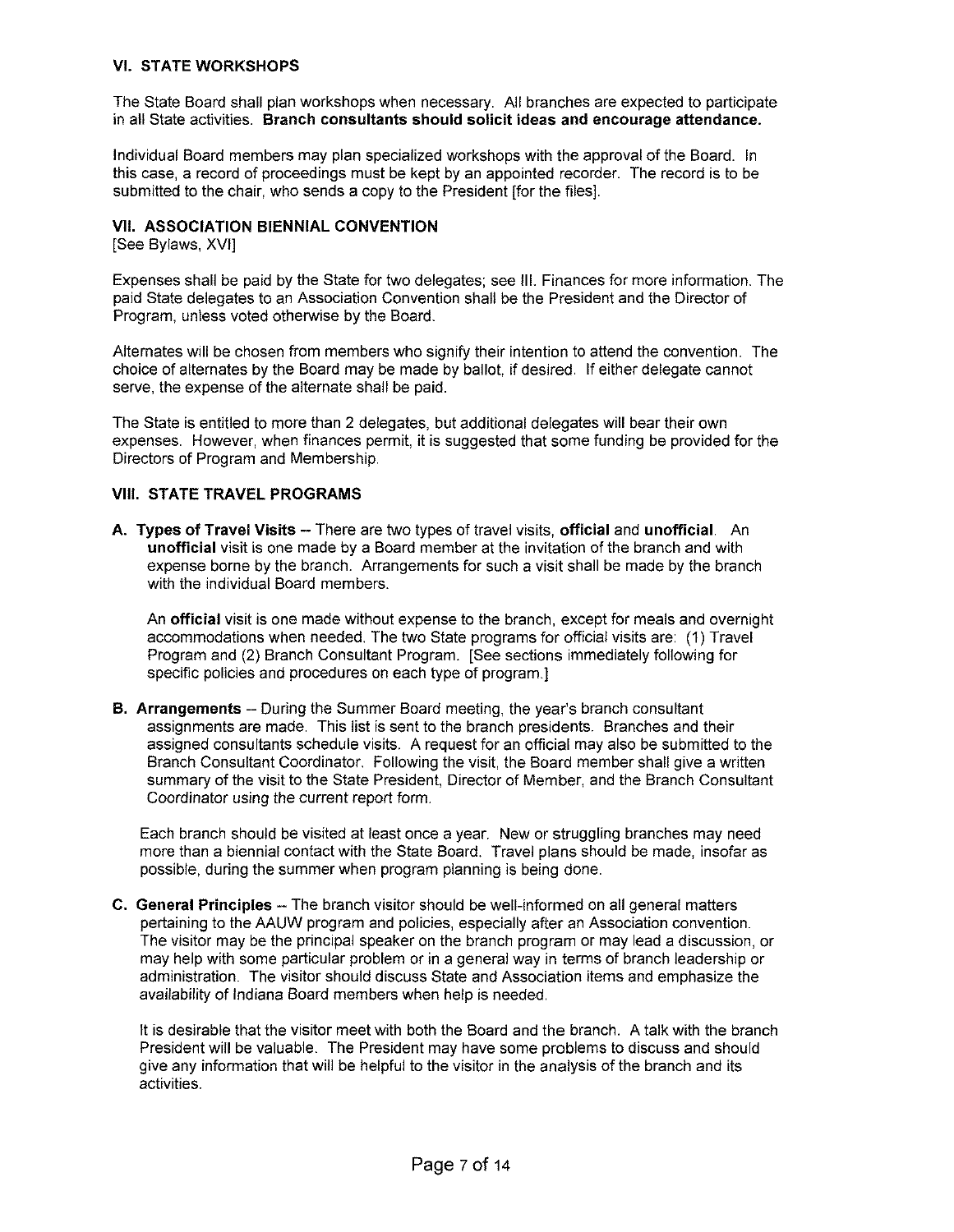## IX. OFFICIAL TRAVEL PROGRAM

One of the services offered the membership of the Indiana AAUW is the Travel Program. The State Travel Program makes possible visits of our leaders to branches for the purpose of exchanging ideas on the work of the State and creating an enthusiasm for achieving its aims and objectives.

Travel Program visitors are members of the State Board of Directors. The Branch Consultant Coordinator makes every effort possible to arrange for persons who not only have the background and skills which fit the request. Geographical proximity may also be a factor.

Requests for Travel Program visits are made by the branch President following receipt of the assigned branch consultant's name. These requests should be sent after the branch Board has defined the focus of the branch meeting and the specific roles of the visitor at this meeting.

For the Branch Travel Program visit, only one visitor every other year will be sent at the expense of the State Travel Program budget. The visits of the State President and President-Elect shall be exempted from this restriction.

#### X. BRANCH CONSULTANT PROGRAM

A. Assignment of Branches -- All Board members may be appointed as consultant to a group of branches.

The President will ordinarily not be assigned as a branch consultant. No Board member will serve as consultant to her/his own branch, unless directed to do so by the State board. A maximum of three branches will be assigned to any Board member, but usually the number will be less. No permanent geographic districts will be established, and assignments will be made on the basis of location of board members.

The State may pay travel and telephone expenses of the Board member as part of the consultant duties. In a circumstance where it is not possible for any State Board member to serve as a consultant for a specific branch, the Branch Consultant Coordinator may appoint another qualified person, preferably a Board member from the previous biennium.

- B. Procedures for Contact and Scheduling -- After the summer Board meeting, each consultant should contact by letter, phone, or e-mail the president of all assigned branches. The consultant will explain the purpose and procedures for both the branch consultant and travel program. Each consultant should make further contact with the branch presidents prior to the Fall State Board meeting. A survey questionnaire may be used to gather information on the branch during the phone contact. The information gathered shall be forwarded to the immediate past president for analysis prior to the Fall Board meeting.
- C. Orientation for Consultants -- When necessary, a part of the summer State Board meeting will be used each year for the orientation of consultants to their duties and opportunities.

#### XI. COALITIONS

A. Statement of Principle -- In 1954, the Board of Directors of the Association issued this statement:

A branch or State wishing to cooperate with other groups or organizations on projects for the promotion of common interests should do so provided that the organization's policies and programs are in accord with those of the Association, and provided that the autonomy of the branch or State is not impaired. The contribution of the branch to the community is through leadership and service. Its primary financial obligation is to the program of the Association.

**B.** State Procedure -- The State may cooperate with other groups for the promotion of common interests. In such contacts, the President represents the State or designates an alternate. The specific guidelines in the State Leadership Handbook regarding cooperation and coalitions shall be followed.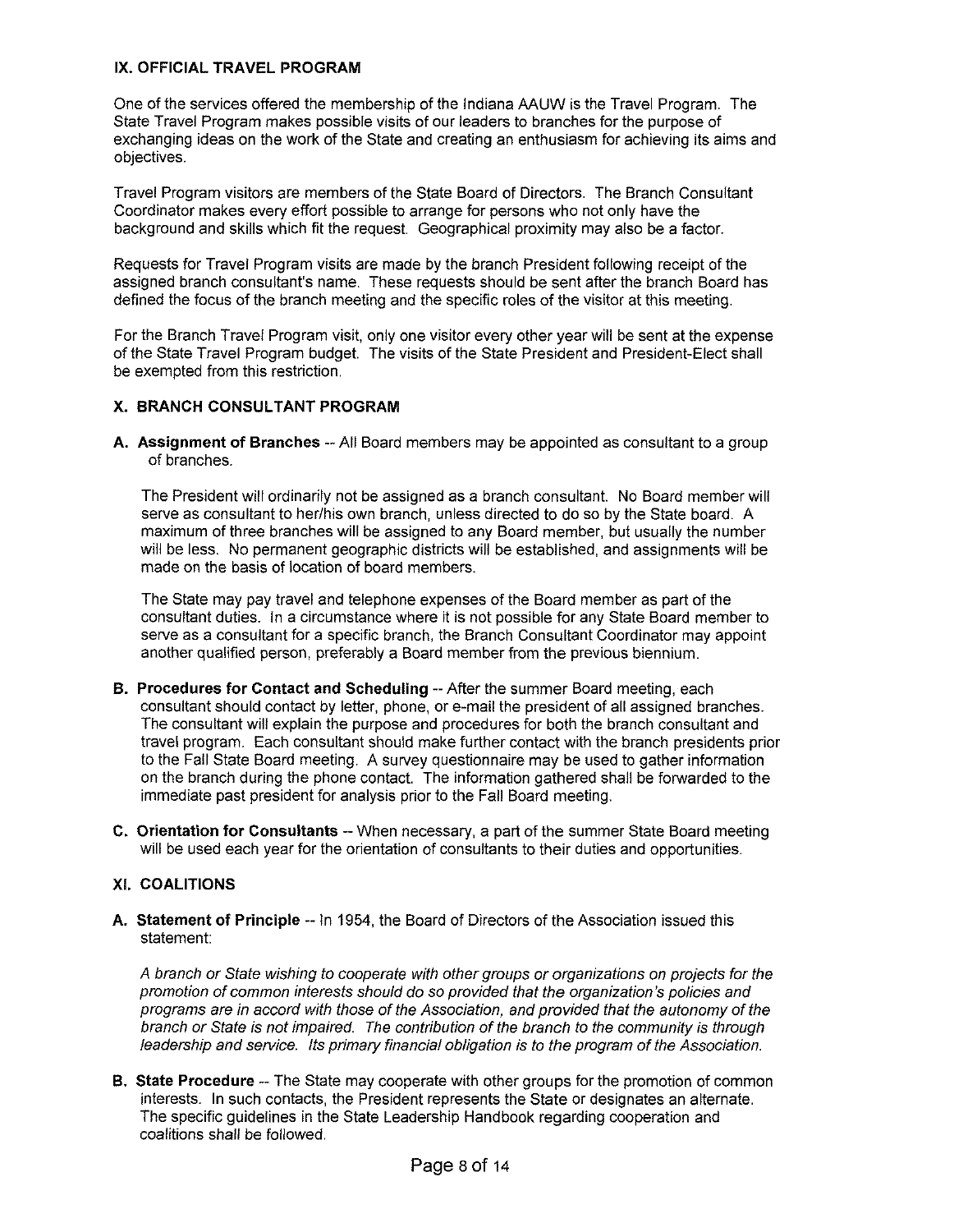- **C. Funding -- In** harmony with the above statements, State funds shall be used for development of AAUW programs and projects. **Contributions to other organizations shall not be made.** Coalition dues will paid as necessary.
- **D. Mailing Lists** -- Directories shall not be furnished to individuals or to other organizations unless the work of AAUW will be furthered by so doing, **and** then only with the approval of the Executive Committee or State board.
- E. Currently, Indiana AAUW is part of the Gender Fairness Coalition and Great Lakes United.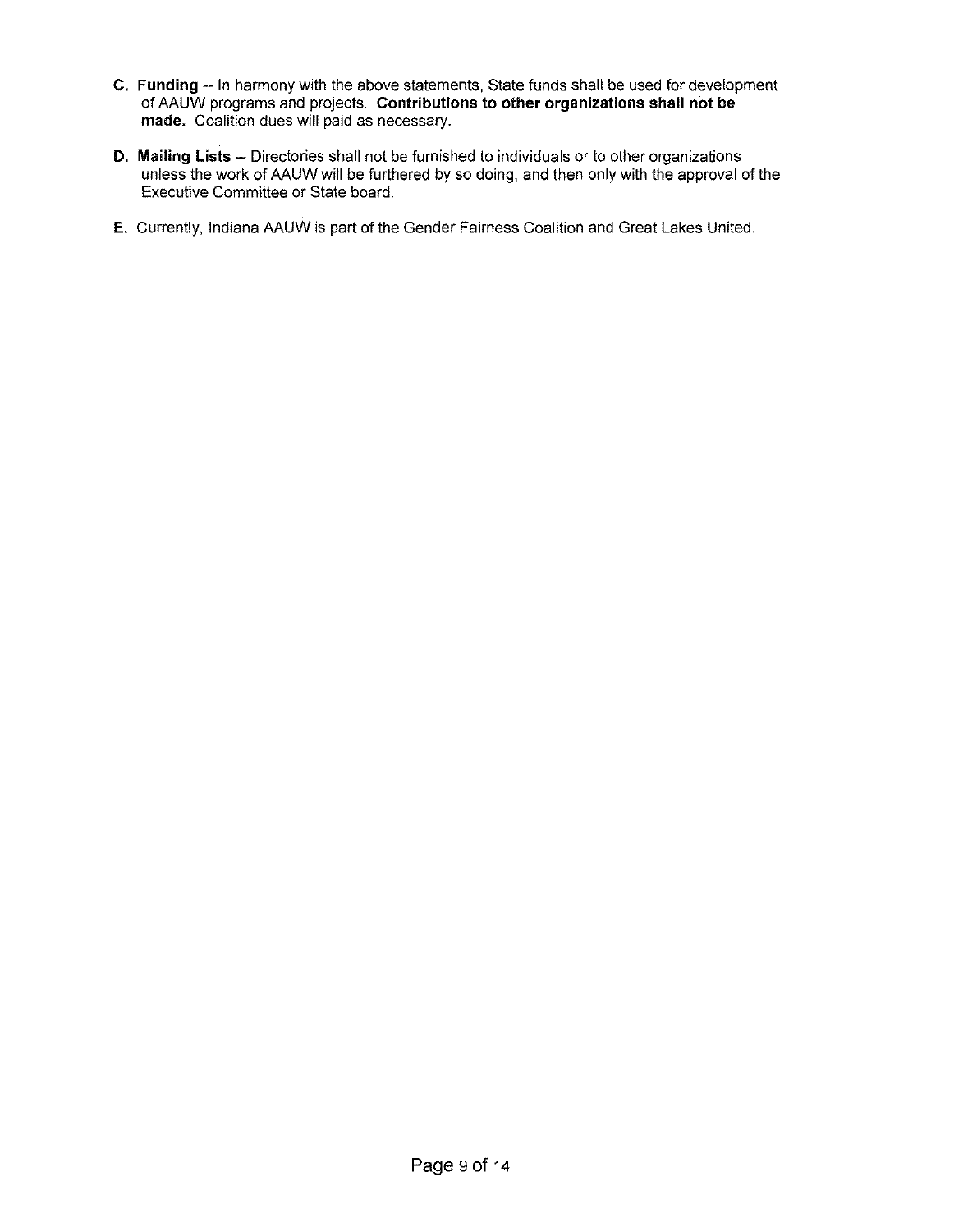## **APPENDIX 1 - DUTIES AND RESPONSIBILITIES OF INDIANA AAUW BOARD MEMBERS**

- **• The** By-laws of the Association and Indiana **AAUW** will govern all activities.
- **• The** Policy Sheet should be reviewed by each member prior to the summer board meeting.
- **• New** board members should receive a summary of their jobS, the report of the previous chairs' activities, by-laws and policies preferably at the spring convention prior to their taking office and no later than the summer board meeting.
- **• New** members receive orientation at the summer board meeting.
- All members are expected to attend all board meetings, state workshops and conventions. Attendance at regional and association conventions is encouraged.
- Members serve as consultants to branches as assigned by the branch consultant coordinator. Contact with consultant branches is initiated immediately following the summer board meeting.
- Members are paid mileage of 15¢/mile for board and executive committee meetings, official branch visits, workshops and state conventions, and other authorized official business.
- Lodging is provided for board meetings, workshops, and state conventions as per policy.
- Money is budgeted for reimbursement of necessary expenses, i.e., postage, telephone calls, materials, duplicating.
- **• The** expense of meals are the individual responsibility of members. Non-conference meals will be the choice of the individual.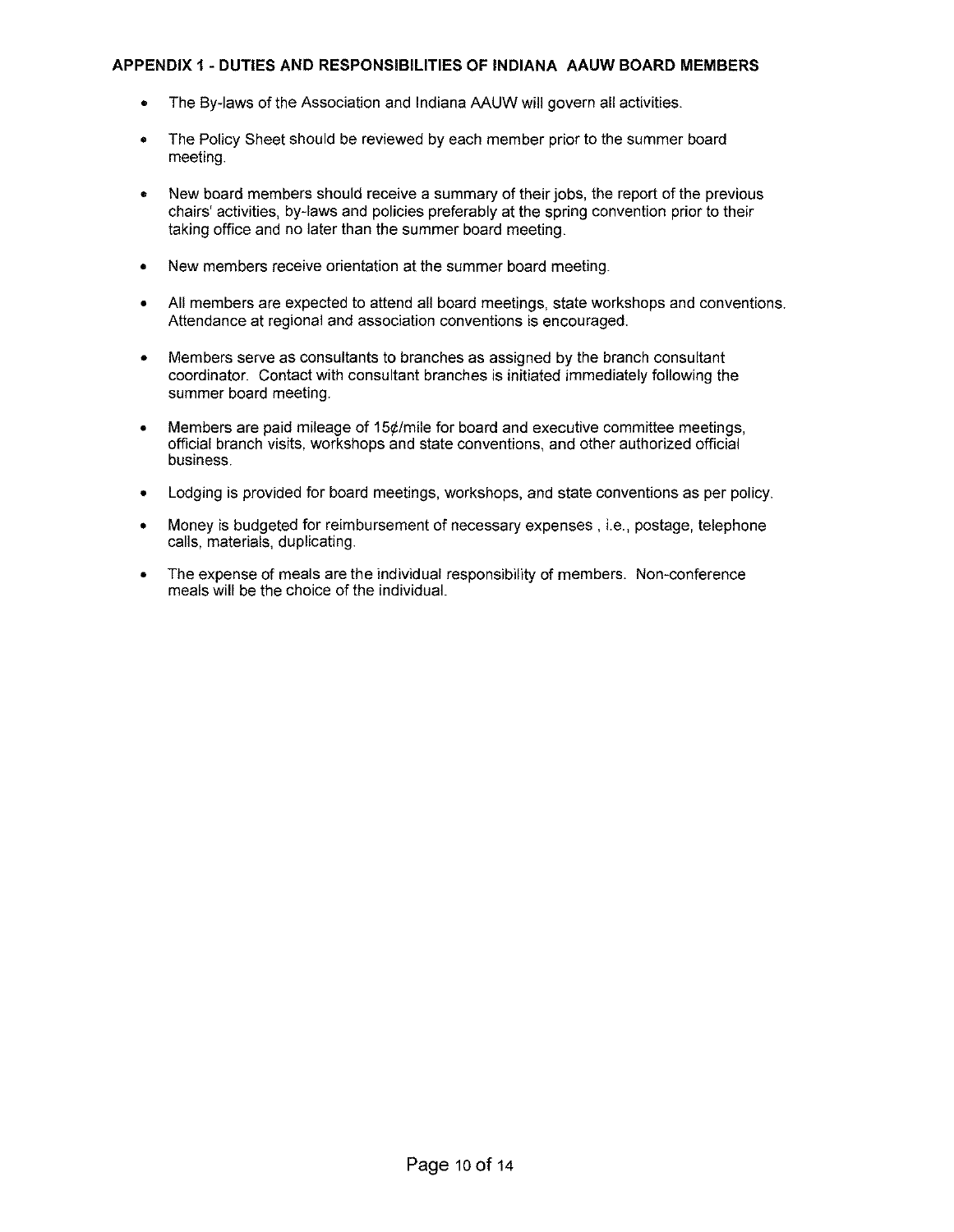#### **APPENDIX 2 - DEFINITION OF & PROCEDURES FOR SUBMISSION OF RESOLUTIONS**

A resolution is a formal expression of the opinion or will of an assembly, adopted by vote. The resolution may establish a framework within which action can be taken by the State. Resolutions may also serve to clarify and publicize the thinking and the position of the State on a current or controversial issue.

Proposed resolutions may be submitted to the committee by individual members of the State, by branches, by state committees or board members. The Resolution committee may also initiate resolutions. Resolutions must be submitted **at least two weeks** prior to the State Convention.

Resolutions may be prelegislative items and should not, in general, duplicate the legislative program. They may include courtesy resolution, thanking a branch or member for a specific action.

Resolutions may be proposed from the floor of the convention. Such resolutions will require approval by two thirds (2/3) of the accredited delegates present and voting to be heard and approval by three fourths (3/4) of same for passage.

Resolutions may be **simple,** consisting of a single statement beginning with the word Resolved, or they may be longer and more formal, including one or more Whereas statements. All resolutions must include a **budget impact statement** and **recommendations for implementation** by both the State and branches. Resolutions should be consistent with Association and State bylaws and policies.

The preamble, beginning with the word Whereas, should be used only to provide information and/or special reasons for the adoption of the resolution.

The resolving clause states the action to be taken; i.e., that the Indiana AAUWsupports **or** urges a specific action.

Resolutions must be submitted in typed form. They may include, --eliminate: for the committee's information and clarification, --continue: reasons for consideration, information sources, background materials and explanations.

Resolutions stay in effect until they are revoked by vote at an annual State Meeting. A list of current resolutions is included in this directory.

During year of biennial conventions: bylaws are usually changed; if national bylaws are changed, all State and branch bylaws are to be changed; schedules are announced, but usually by December following the convention, revised bylaws are due.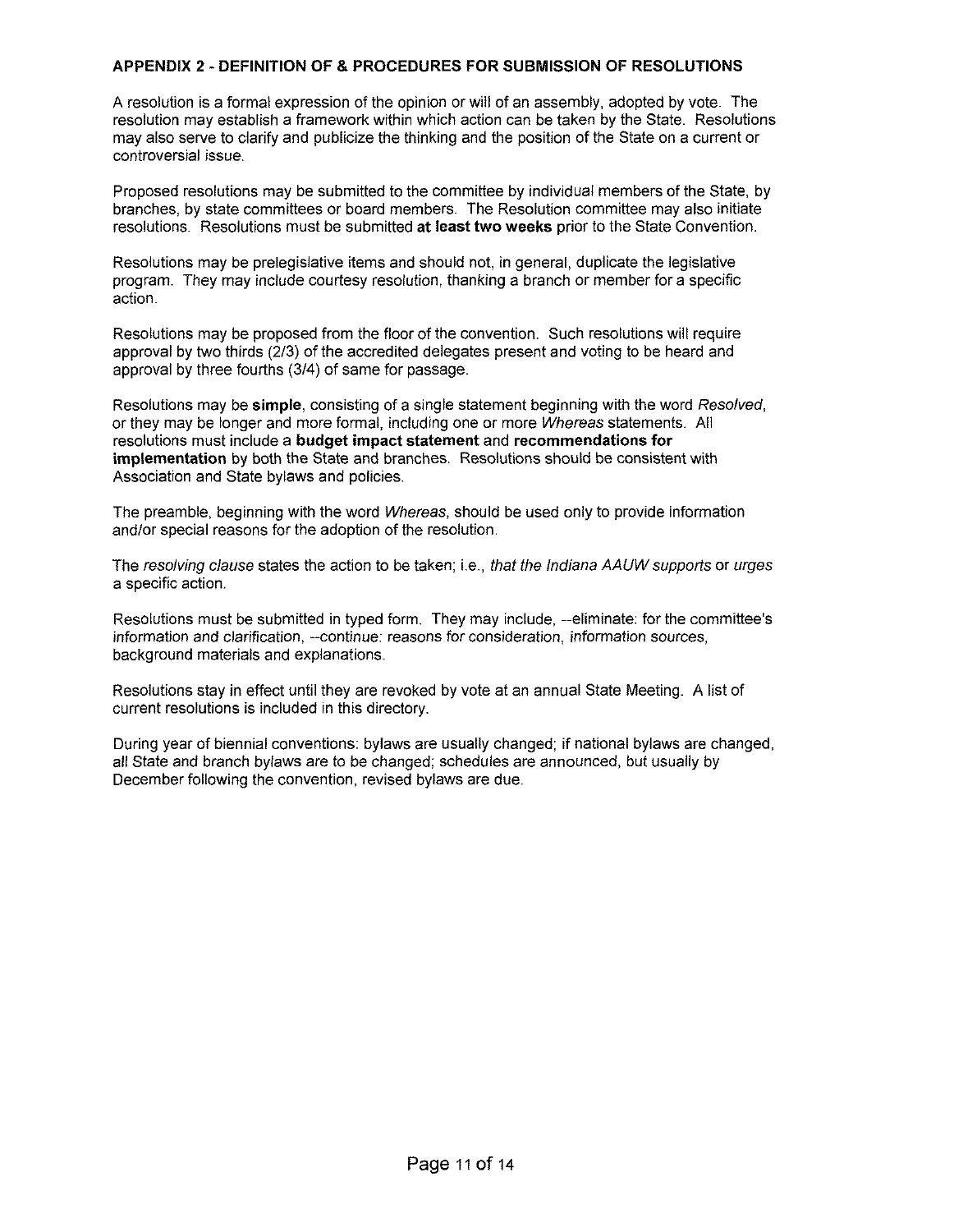# **APPENDIX 3 - STATE CONVENTION**

The State Board will coordinate plans for the Annual Meeting, and will call upon a branch to assist with specific host duties, e.g., staff registration table, make directional signs.

#### **GENERAL INFORMATION**

- 1. State officers elected in even-numbered years: President-elect; Director of Membership; Director of Finance, Director of Education Foundation
- 2. State officers elected in odd-numbered years: President [assumes office]; Director of Program; Secretary, Director of Public Policy
- 3. No smoking permitted at conventions and workshops
- 4. No refunds given
- 5. Try to get as much as possible donated to keep down the costs

#### **STATE BOARD**

Members of the State Board and/or members of the branch(es) invited to assist with local arrangements will be assigned the following duties:

- 1. Plan location (city and venue), program content, speakers, etc.
- 2. Establish registration price, including
	- a. All meals and refreshments
	- b. Decorations (table/room, etc.)
	- c. Printing fees (programs)
	- d. Flowers for installation of state officers elected that year
	- e. Meeting room charge (if any)
	- f. Postage for any mailings
- 3. Pay expenses for program speakers, including meals and registration
- 4. Print program (Include mission statements, diversity statement, agenda for business meeting)
- 5. Select menus
	- a. One day convention: continental breakfast, lunch
	- b. Two day convention: continental breakfast, lunch, dinner, Sunday brunch [Note: for lunches/dinners, ALWAYS have dessert]
- 6. Provide state banner
- 7. Select meeting place
- 8. Arrange for room for state Board meeting the evening before the convention; possibly arrange for dinner reservations at nearby restaurant.
- 9. Have hotel rooms set aside for attendees (optional: put welcome note in each room, include hospitality room number)
- 10. Select decorations (if needed)
	- a. Tables and meeting room(s)
	- b. Make certain hotel knows there is a state banner that will need to be hung
- 11. Publicity
- 12. Provide goodie bags (optional); provide folders for meeting program, notepads, pens, etc.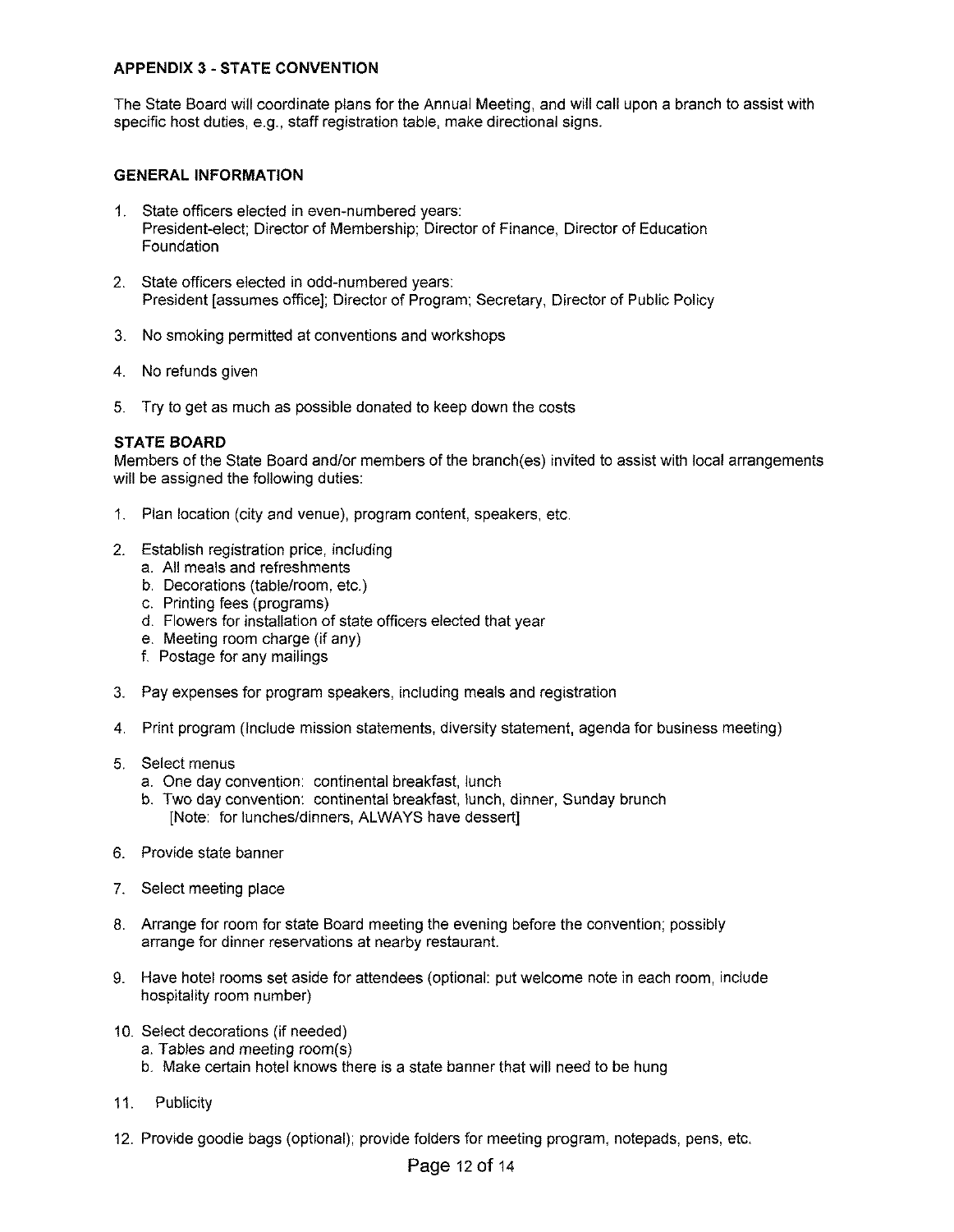- 13. Provide name tags
	- a. Include name, branch, office (if known)
	- b. Should be at least 14-point print, i.e, very readable
	- c. Could be pin-type or necklace type
- 14. Purchase flowers for installation of elected state officers
	- a. Odd-numbered years:
		- President-elect -- blue/white Director of Program -- red Secretary -- purple Director of Public Policy - yellow
	- b. Even years President -- blue/white Director of Membership -- green Director of Finance -- white Director of Educational Foundation-- orange
- 15. Arrange for local speaker to welcome attendees, e.g., mayor, local college president, chamber of commerce
- 16. Provide space/tables for EF sales, LAF silent auction, cultural displays, branch displays (projects, bulletins), etc.
- 17. Provide state with a final report, including payment of profit (if any)
- 18. Send convention information, hotel registration form, convention registration form and map to state bulletin editor for inclusion in Spring state Bulletin

## **STATE**

- 1. Plans program
- 2. Arranges for program speakers
- 3. Pays expenses for program speakers including meals and registration
- 4. Provides program information to host Branch for printing

## **GENERAL INFORMATION**

- 1. No smoking permitted at conventions and workshops
- 2. No refunds given
- 3. Try to get as much as possible donated to keep down the costs

 $\bar{\beta}$